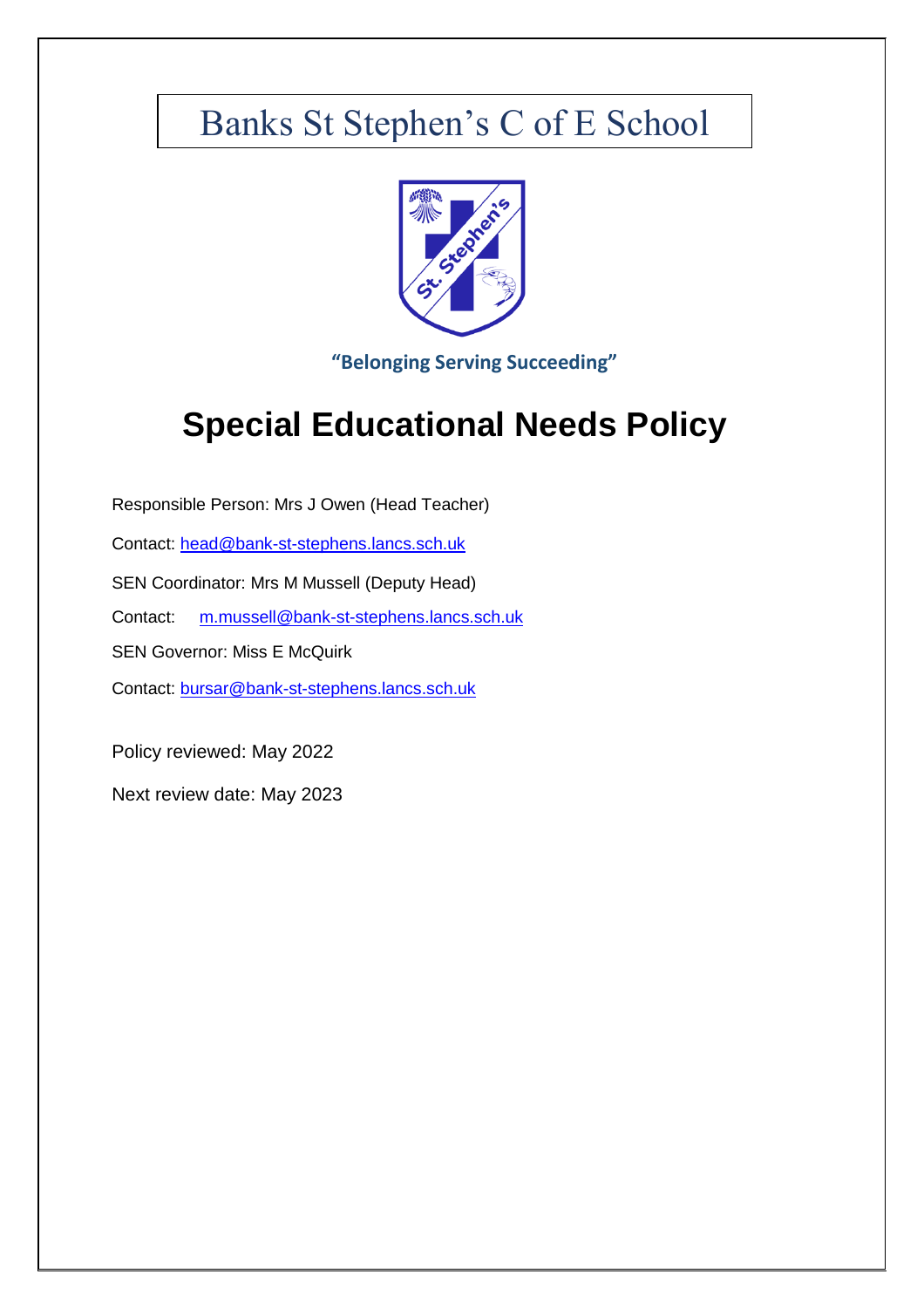# **INTENT**

At Banks St Stephen's we are committed to high standards and determined to ensure children have every opportunity to succeed. We are ambitious for every child and give them the chance to shine and flourish. We provide a high quality of education encouraging each pupil to develop his or her full potential in a caring, friendly and secure environment.

We aim to provide an education designed for the development of the whole child, (including social, physical, intellectual, cultural and moral development). We raise the aspirations and expectations of all our pupils with SEN and therefore provide a focus on outcomes for children.

# **LEGISLATIVE CONTEXT**

The Children and Families Act 2014 requires the governing bodies of maintained schools to publish a report on their website detailing how they have implemented their policy for pupils with Special Educational Needs and Disabilities (SEND) and the outcomes for these pupils. This 'SEN Information Report' is available to view on the school's website:

[http://www.bank-st-stephens.lancs.sch.uk/index.php?category\\_id=45](http://www.bank-st-stephens.lancs.sch.uk/index.php?category_id=45)

# **COMPLIANCE**

This policy complies with the statutory requirement laid out in the SEND Code of Practice – 25 (Sept 2014) 3.65 and has been written with reference to the following guidance and documents:

- Equality Act 2010: advice for schools DfE Feb 2013
- The Special Education Needs and Disability Code of Practice 0-25 (April 2020)<br>Schools
- SEN Information Report Regulations (2014) (see www.sendgateway.org.uk Hampshire's Illustrative Regulations as a guide for schools completing SEN Information Report)
- Statutory Guidance on Supporting pupils at school with medical conditions April 2014
- · The National Curriculum in England Key Stage 1 and 2 framework document Sept 2014
- Safeguarding Policy
- · Accessibility Plan
- · Teachers Standards 2012
- · Children & Families Act 2014
- · Working together to Safeguard Children 2018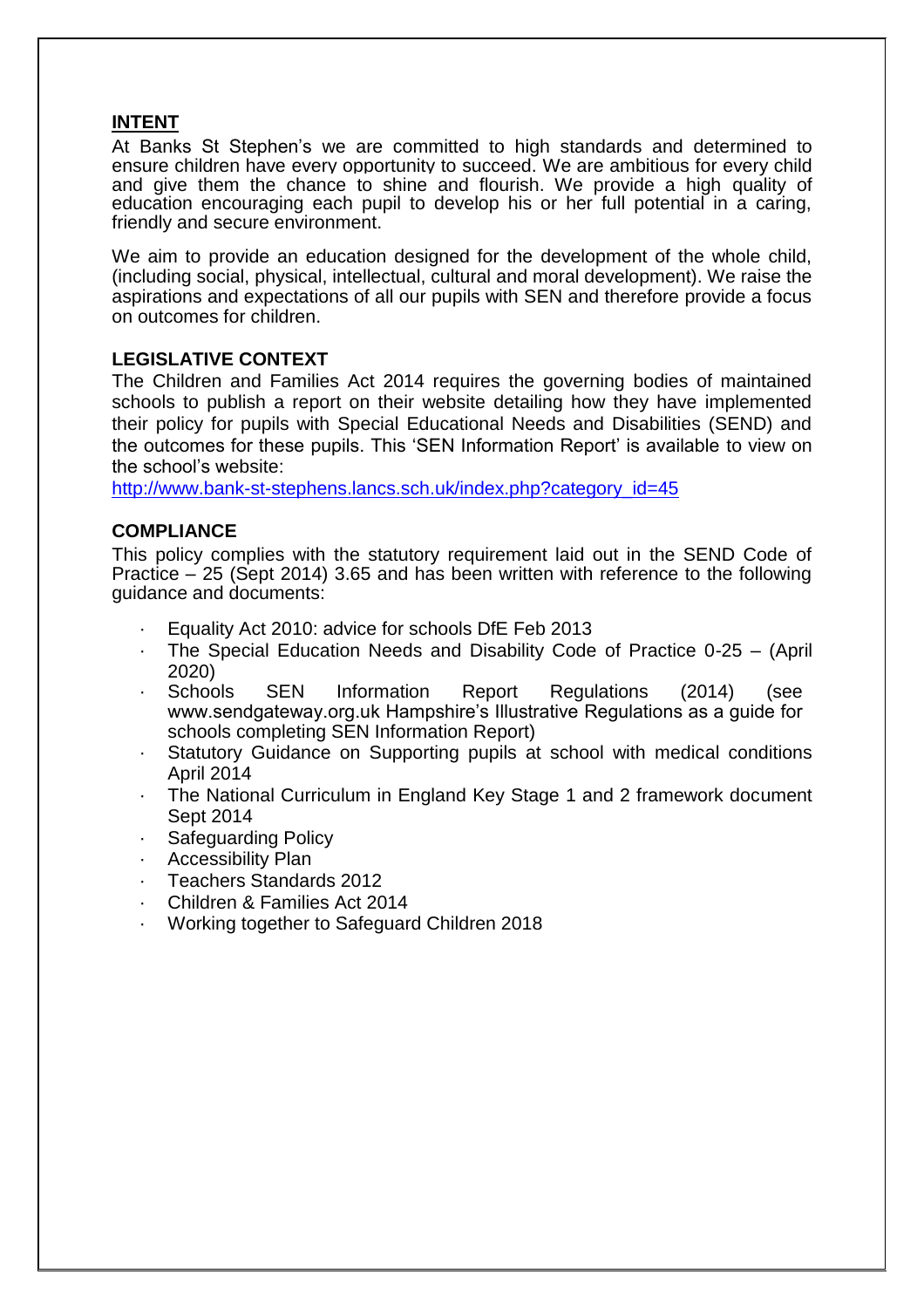# **DEFINITION OF SEN (SPECIAL EDUCATIONAL NEEDS)**

*A child or young person has special educational needs if he or she has a learning difficulty or a disability which calls for special educational provision to be made for him or her.*

### **Section 20(1) of the Children & Families Act 2014**

a) has a significantly greater difficulty in learning than the majority of others of the same age, or;

(b) has a disability which prevents or hinders him or her from making use of facilities of a kind generally provided for others of the same age in mainstream schools or mainstream post-16 institutions.

# **Section 20(2) of the Children & Families Act 2014**

A child under compulsory school age has SEN if he or she is likely to fall within the definition above when they reach compulsory school age or would do so if special educational provision was not made for them.

Many children and young people who have SEN may have a disability under the Equality Act 2010 – that is "....a physical or mental impairment which has a long term and substantial adverse effect on their ability to carry out normal day to day activities".

This definition includes children and young people with long term and substantial adverse effect on their ability "to carry out normal day to day activities"

This definition includes children and young people with long-term medical conditions such as asthma, diabetes, epilepsy and cancer. Children and young people with such conditions do not necessarily have SEN but where a child requires special educational provision over and above the adjustments, aids and services required by the Equality Act 2010, they will additionally be covered by the SEND definition.

All pupils with medical conditions have a care plan which is drawn up with parents by the school nurse and the Head teacher. This is reviewed annually or sooner if required. Staff receive appropriate training according to the medical condition. Arrangements are in place through the Medical Needs Policy for the administration of any medicines required to manage the condition. Pupils are encouraged to play a full part in the life of the school and reasonable adjustments are made to cater for any disabilities/medical needs.

# **ADMISSION ARRANGEMENTS**

Pupils with special needs are admitted to our school according to the same criteria as other pupils, provided that admission is compatible with

- a) The provision of efficient education for the children with whom he/she will be educated
- b) The efficient use of resources.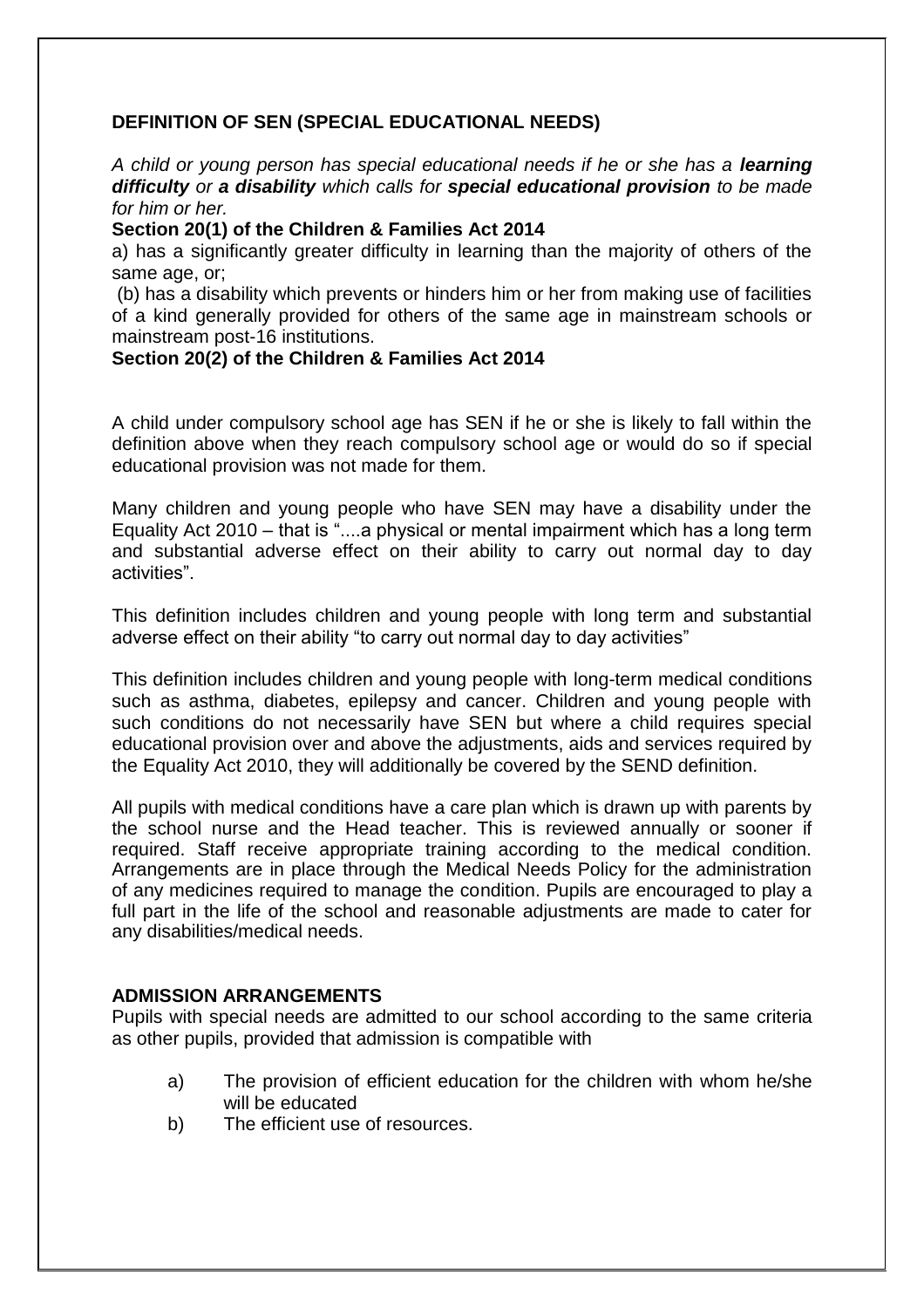### **MANAGEMENT OF SEND**

The governing body has delegated the responsibility for the day to day implementation of the policy to the SENCO who has Qualified Teacher Status. They have adopted the principles of the Code of Practice 2014 and the Equality Act 2010.

The SEND Code of Practice makes it clear that class and/or subject teachers are directly responsible and accountable for all pupils in their class(es), even when pupils are receiving support from a teaching assistant or other specialist staff, within or outside the classroom. The responsibility and accountability for the progress and development of pupils with SEN lies with the class or subject teacher, not with the SENCO or the learning support department.

This diagram illustrates the key role for teachers in the reforms. The child at the centre and the classroom and subject teachers at the heart of the SEN support system, driving the movement around the four stages (assessing need, planning support, do or implementing the support , reviewing the impact of support) of action, with the support guidance of the SENCO, specialist and engaging parents in the process.



All teachers have responsibility for pupils with SEND in their class.

Teachers focus on outcomes for the child being clear about the outcome wanted from any SEN support.

They are responsible for meeting special educational needs by:

- Using the SENCO strategically to support the quality of teaching
- Evaluating the quality of support and contribute to school improvement.
- · Having high aspirations for every pupil
- Setting clear progress targets for pupils and being clear about how the full range of resources are going to help reach them.
- Involving parents and pupils in planning and reviewing progress, seeking their views and providing regular updates on progress.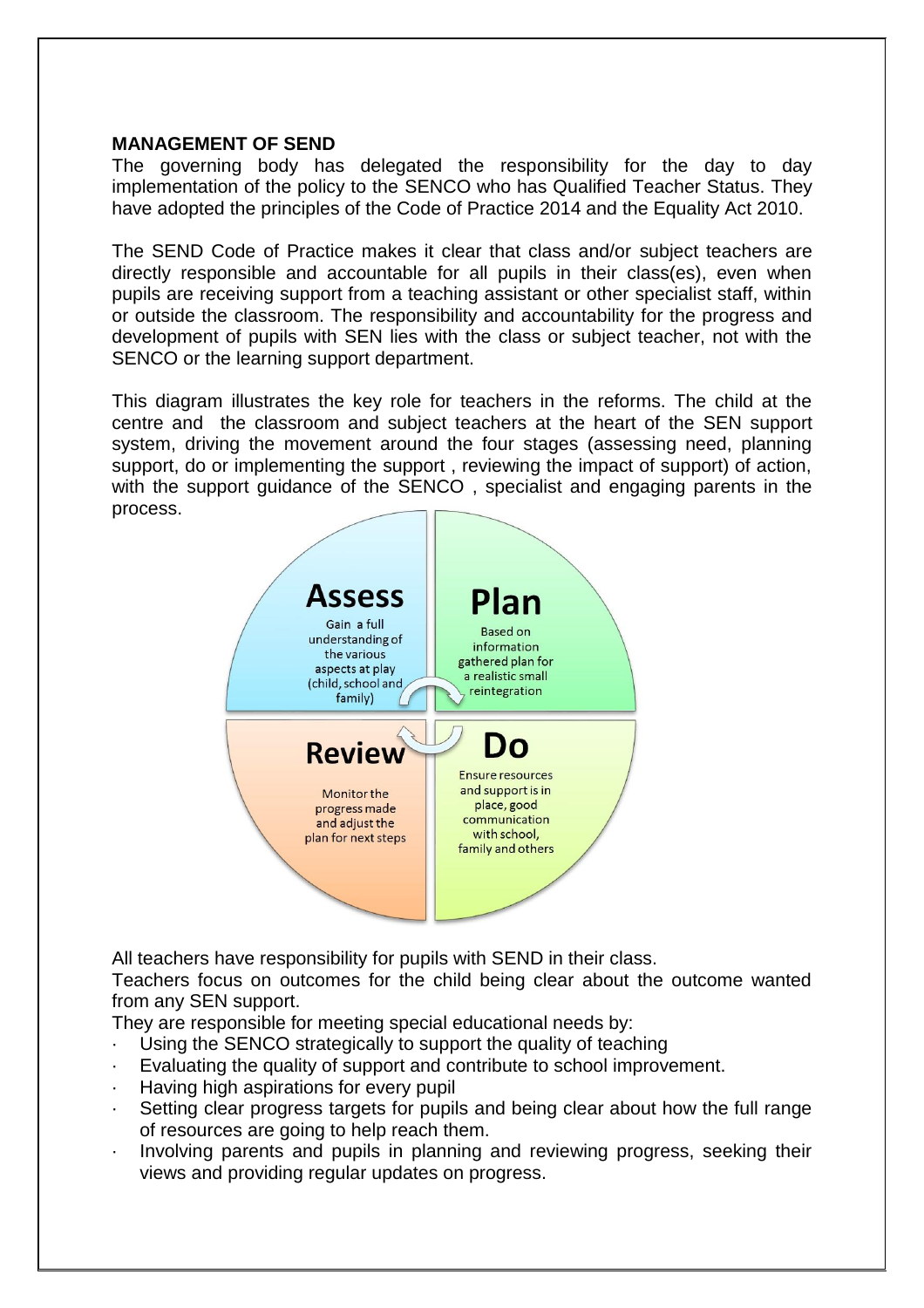The named SENCO is Mrs M Mussell who has been SENCO since 2018 and qualified for the National SENCO award in 2012. As Deputy Head and SENCO, Mrs Mussell is a member of the Senior Leadership Team.

# **The SENCO is responsible for:**

- Overseeing the day-day operation of this policy
- co-ordinating provision for children with special educational needs
- Liaising with and advising teachers and teaching assistants
- Overseeing the records on all children with SEN
- Liaising with parents of children with SEN (in conjunction with class teachers)
- Contributing to the in-service training of staff
- Liaising with external agencies including the LA's support and educational psychology services, health and social services, and speech and language therapists

The SENCO is responsible for reporting to the SEND governor and governing body. The governor responsible for SEND is Miss E McQuirk.

# **IDENTIFICATION AND ASSESSMENT**

We accept the principle that pupils' needs should be identified and met as early as possible. There are four areas of need as stated in the SEND Code of Practice, 2014:



Whilst these four areas broadly identify the primary need of a pupil we also consider the needs of the whole child, which may also impact on a pupil's progress;

- Disability
- Attendance and punctuality
- Health, welfare, home life
- ACEs (Adverse Childhood Experiences)
- English as an additional language (EAL)
- Being in receipt of the Pupil Premium. (PP)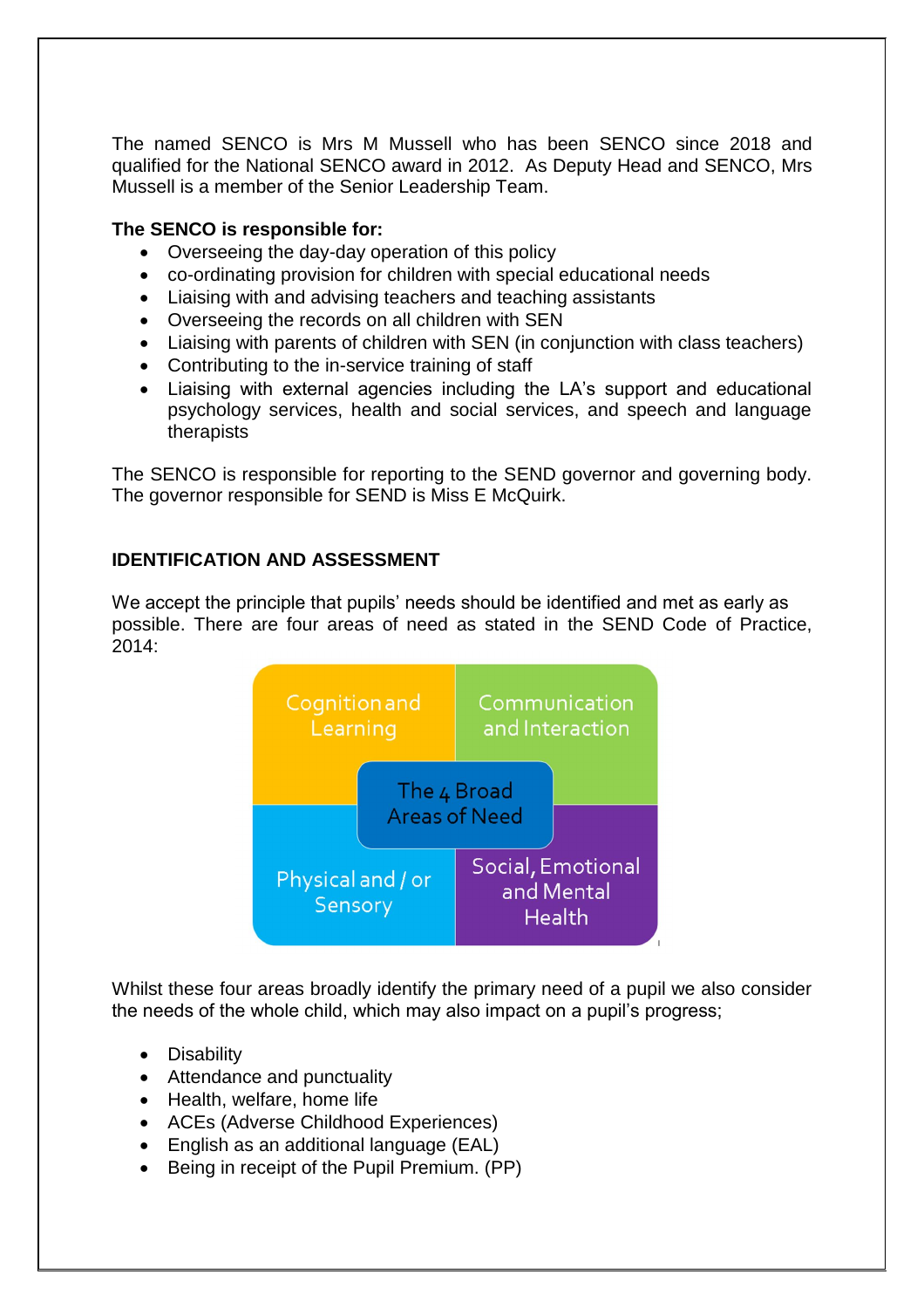• Being a Looked After Child (CLA)

The SENCO uses a number of indicators of special educational needs:

- The analysis of data, including entry profiles at FS1 and 2 baseline and end of FS data, SATs, reading ages, annual and termly pupil assessments
- The Special Needs Assessment Profile (SNAP A) tool for specific learning difficulties
- The following up of teacher concerns
- Following up parental concerns
- Tracking individual pupil progress over time
- Information from previous schools on transfer
- Information from other services

The SENCO maintains a list of pupils identified through the procedures listed; these are called the Additional Needs register and the Special Educational Needs register. These lists are reviewed each term when an analysis of the list takes place. For some pupils a more in depth individual assessment may be undertaken by the school or other educational or health professionals.

# **DEFINITION OF EDUCATIONAL PROVISION:**

**Educational or training** provision that is **additional to, or different from**, that made generally for others of the same age in

- (a) mainstream schools in England,
- (b) maintained nursery schools in England,
- (c) mainstream post-16 institutions in England, or
- (d) places in England at which relevant early years education is provided

# **Section 21(1) of the Children & Families Act 2014**

Where pupils are identified as having special educational needs, the school provides for these additional needs in a variety of ways. The provision for pupils is related specifically to their needs. A provision map, Individual Education Plan (IEP) and Individual Behaviour Plans (IBP) record a graduated response to individuals.

The range of provision may include:

- Class support for small groups with a teacher or Teaching Assistant (TA)
- Small group withdrawal for short periods of time
- Individual class support from a teacher or TA
- Further differentiation of resources
- Additional resources which can support and scaffold learning
- Individual and group interventions
- Provision of alternative learning materials/ special equipment
- Pastoral support
- Staff development/training to undertake more effective strategies
- Access to specialist services (health services, educational psychology, specialist teacher service, child and family wellbeing service etc.)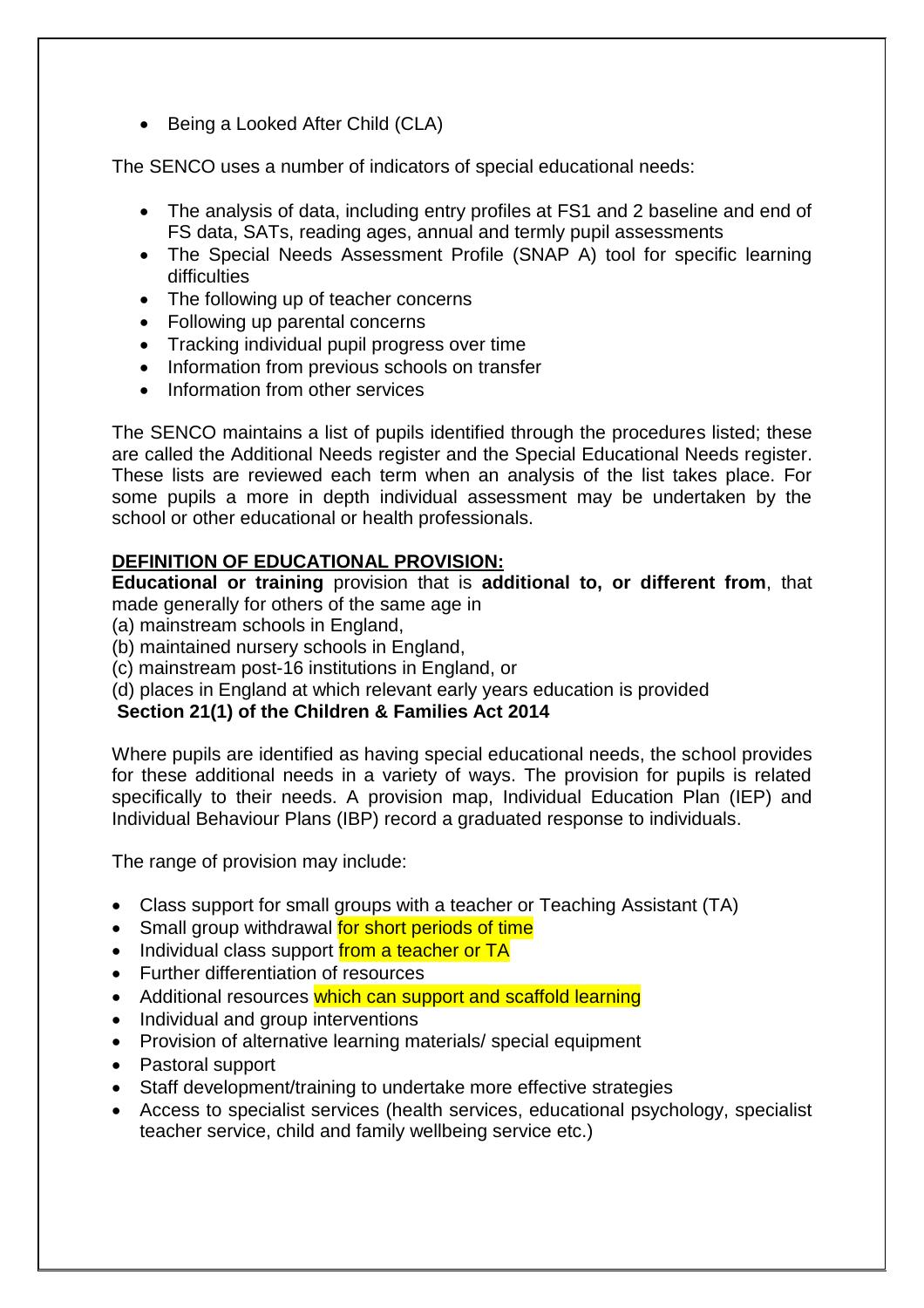# **RECORD KEEPING**

The school will record the steps taken to meet pupils' individual needs. The SENCO will maintain the records and ensure access to them. In addition to the usual school records, the pupil's profile will include:

- Parents' comments/evaluations
- Information on progress (and at times behaviour)
- Pupils' own evaluations
- Information from health/social services
- Information from other agencies
- Record of meetings

These records may be paper or electronic copy. School uses the CPOMs system to record information.

### **INDIVIDUAL EDUCATION AND BEHAVIOUR PLANS**

All pupils recorded as having special educational needs will have Individual Education Plans (IEPs) or Individual Behaviour Plans setting out targets and any provision made that is additional to and different from usual classroom provision. Parents and pupils will be asked for advice to help formulate these plans. For pupils with an EHCP, provision will meet the recommendations on the plan.

### **REVIEWING AN INDIVIDUAL EDUCATION PLAN**

Individual Education Plans will be reviewed at least three times a year by the teacher, parent and pupil. Parents will be provided with an electronic copy and a paper copy on request.

# **IMPLEMENTATION AND IMPACT**

#### **GRADUATED RESPONSE**

The school adopts the levels of intervention as described in the SEN Code of Practice.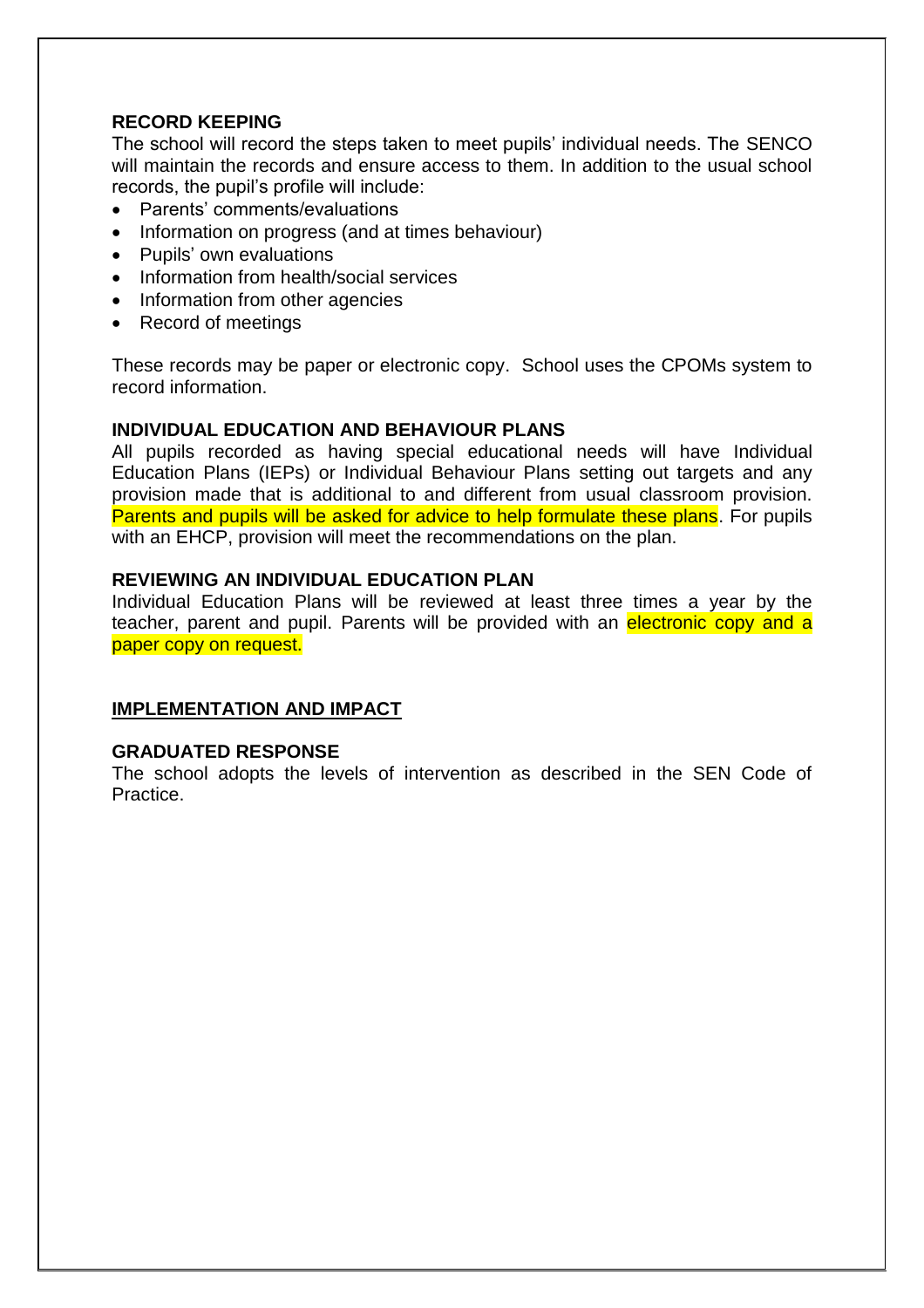

SEN support arises from a four-part cycle, known as the graduated approach, through which earlier decisions and actions are revisited, refined and revised, leading to a growing understanding of the pupil's needs and of what supports the pupil in making good progress and securing good outcomes.

The four stages of the cycle are:

• Assess – Consider the experience of pupils, previous progress and attainment and views of parents and pupils, take advice from external support service to inform assessment if necessary

• Plan – outcomes sought for pupils, adjustments, interventions and support put in place, expected impact on progress, development and behaviour is planned and a date for review is set

• Do - Work closely with TAs or specialist staff, SENCO supports class teacher

• Review - evaluating impact, outcomes achieve and planning next steps

The graduated approach starts at whole-school level. Teachers are continually assessing, planning, implementing and reviewing their approach to teaching all children. However, where a potential special educational need has been identified, this cyclical process becomes increasingly personalised:

• Individualised assessment leads to a growing understanding of the barriers to and gaps in the pupil's learning.

• Continual reflection on approaches to meeting the pupil's needs leads to a growing understanding of strategies that enable the pupil to make good progress and achieve good outcomes.

In this spiral of support, the graduated approach draws on more personalised approaches, frequent review and more specialist expertise in successive cycles in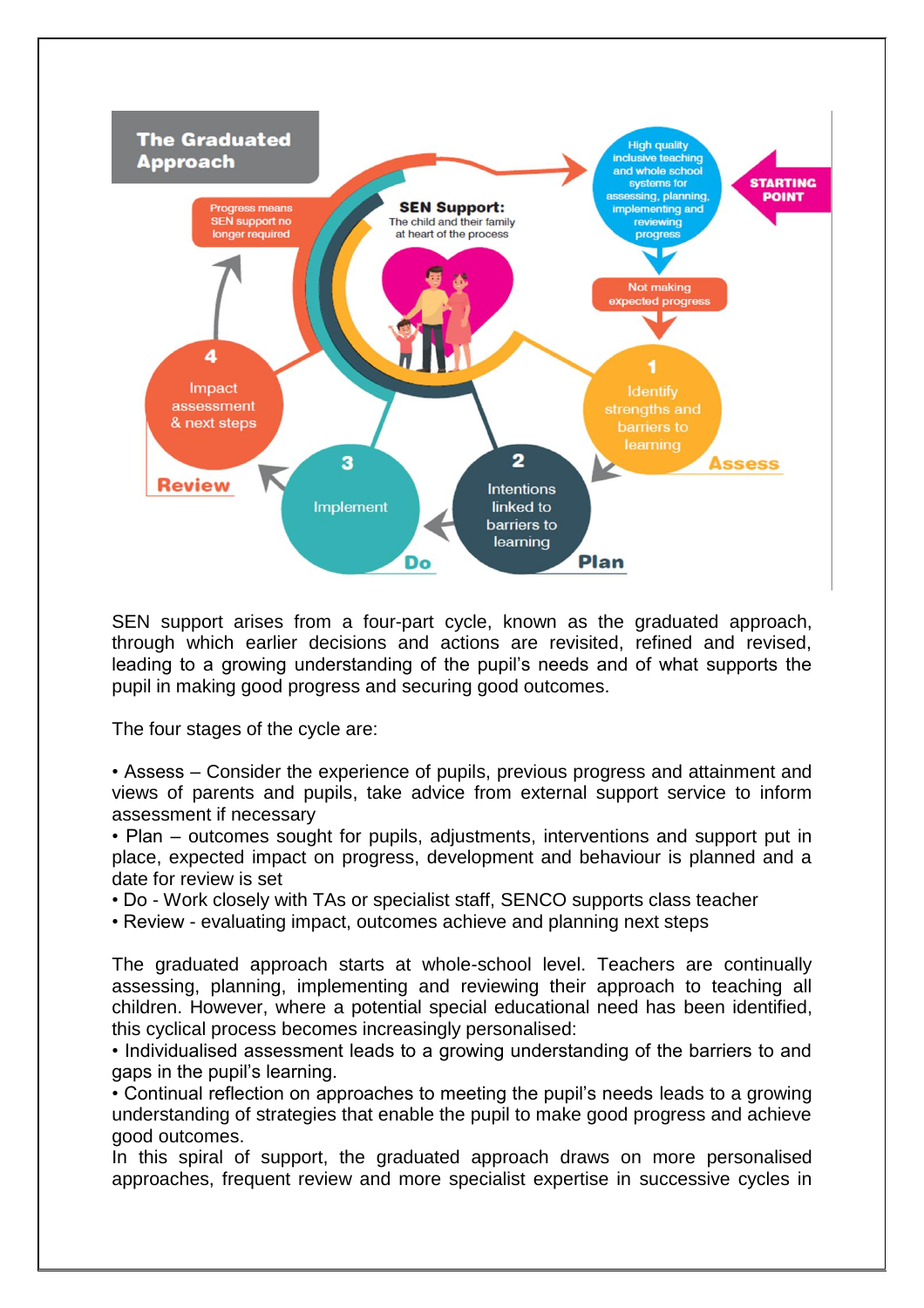order to tailor interventions to meet the particular needs of children and young people.

# **REQUEST FOR STATUTORY ASSESSMENT**

The school will request a Statutory Assessment from the Local Authority when, despite an individualised programme following the advice of a specialist teacher or EP, the pupil remains a significant cause for concern. A Statutory Assessment might also be requested by a parent or outside agency. The school will have the following information available:

- Records from past interventions
- Current and past IEPs
- Evaluations
- Current levels
- Other relevant assessments from specialists such as Speech and Language Therapists and educational psychologists
- The views of parents
- Where possible, the views of the pupil
- Any other involvement by professionals

# **EDUCATION HEALTH CARE PLANS**

An EHCP will normally be provided where, after a Statutory Assessment, the Local Authority considers the pupil requires provision beyond what the school can offer. However, the request for a Statutory Assessment does not inevitably lead to an EHCP.

An EHCP will include details of outcomes and provision for the child. These are used to develop targets that are:

- Matched to the longer-term objectives set in the EHCP
- Established through parental/pupil consultation
- Set out in IEPs
- Implemented in the classroom
- Delivered by the class teacher with appropriate additional support where specified

# **REVIEWS OF THE EHCP**

EHCPs must be reviewed annually and bi-annually for pupils under the age of five. These are Child Centred Reviews. The SENCO will organise these reviews and invite:

- The pupil's parent
- The pupil if appropriate
- The relevant teacher
- A representative of the SEN Inclusion and Assessment Team (if appropriate)
- The Educational Psychologist (if appropriate)
- Any other person the SENCO or parent/carer considers appropriate This may be any other professionals currently supporting the child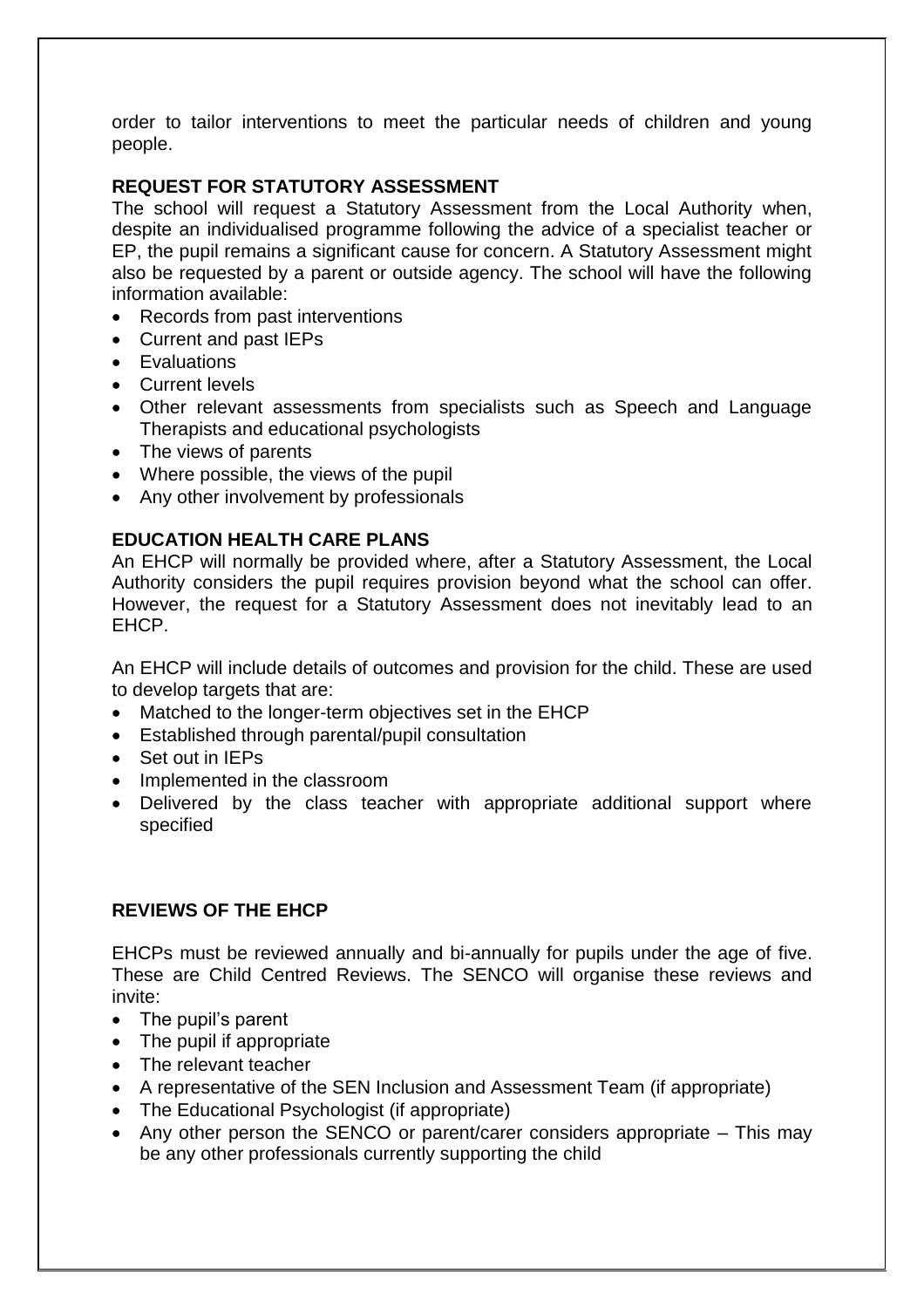# **The aim of the review will be to:**

- Assess the pupil's progress in relation to the objectives on the EHCP
- Review the provision made to meet the pupil's need as identified in the EHCP
- Consider the appropriateness of the existing EHCP in relation to the pupil's performance during the year, and whether to cease, continue, or amend it
- If appropriate to set new objectives for the coming year

At Key Stage Phase transitions reviews, receiving schools should be invited to attend in order to plan appropriately for the new school year. This also gives parents the opportunity to liaise with teachers from the receiving school.

Within the time limits set out in the Code of Practice, the SENCO will complete the annual review forms and send them, with any supporting documentation to the LA. The school recognises the responsibility of the LA in deciding whether to maintain, amend, or cease an EHCP.

# **PARTNERSHIP WITH PARENTS/CARERS**

The school aims to work in partnership with parents and carers. We do so by:

- Seeking information from parents/carers to inform the writing of IEPs
- Providing parents/carers with copies of IEPs
- Keeping parents and carers informed and giving support if necessary/requested
- Working effectively with all other agencies supporting children and their parents/carers
- Giving parents and carers opportunities to play an active and valued role in their child's education
- Making parents and carers feel welcome
- Ensuring all parents and carers have appropriate access arrangements
- Encouraging parents and carers to inform school of any difficulties they feel their child may be having or other needs the child may have which need addressing
- Instilling confidence that the school will listen and act appropriately
- Focusing on the child's strengths as well as areas of additional need
- Allowing parents and carers opportunities to discuss ways in which they and the school can help their child
- Agreeing targets for the child
- Making parents and carers aware of the Parent Partnership services (if necessary)
- Signposting parents and carers to support services (FIND newsletter, Break Time activities etc).

# **INVOLVEMENT OF PUPILS**

We recognise that all pupils have the right to be involved in making decisions and exercising choice (SEN Code of Practice). Pupils are involved in monitoring and reviewing their progress.

We endeavour to fully involve all pupils by encouraging them to:

• State their views about their education and learning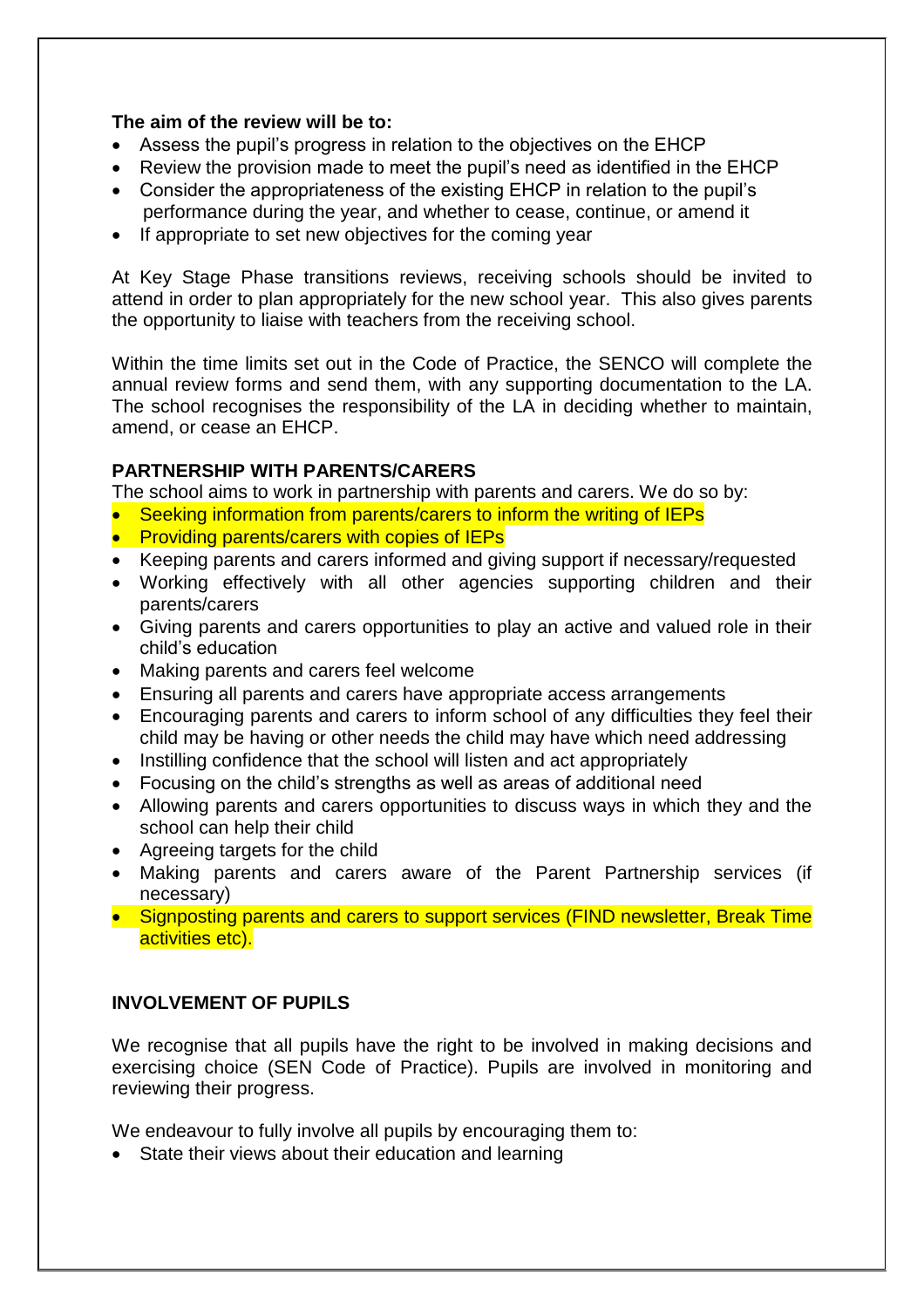- Identify their own needs (self-assessment and self-evaluation, assessment for Learning)
- Self-review their progress and set new targets

#### **SPECIAL PROVISION AND ACCESSIBILITY**

#### **Statutory Responsibilities**

The Disability Discrimination Act, as amended by the SEN and Disability Act 2001, placed a duty on all schools and LAs to plan to increase over time the accessibility of schools for disabled pupils and to implement their plans.

We have a school Disability Equality Scheme that includes an accessibility plan (available through school). Our school is committed to ensuring equal treatment of all its employees, pupils and any others involved in the school community, with any form of disability.

The school has the following special facilities:

- Wheelchair access
- Disabled car parking space
- Disabled toilet with hand rails
- Individual adaptations will be made for specific pupils where possible

Please see our local offer for more detail.

#### **COMPLAINTS**

If there are any complaints relating to the provision for pupils with SEN these will be dealt with in the first instance by the SENCO and then by the Head Teacher. The chair of governors may be involved if necessary. In the case of an unresolved complaint the LA may be involved. Please see the school's Complaints Procedure.

The parents of pupils with disabilities have the right to make disability discrimination claims to the first-tier SEND tribunal if they believe that our school has discriminated against their children. They can make a claim about alleged discrimination regarding:

• Exclusions

• Provision of education and associated services

• Making reasonable adjustments, including the provision of auxiliary aids and services

See Complaints Policy for further information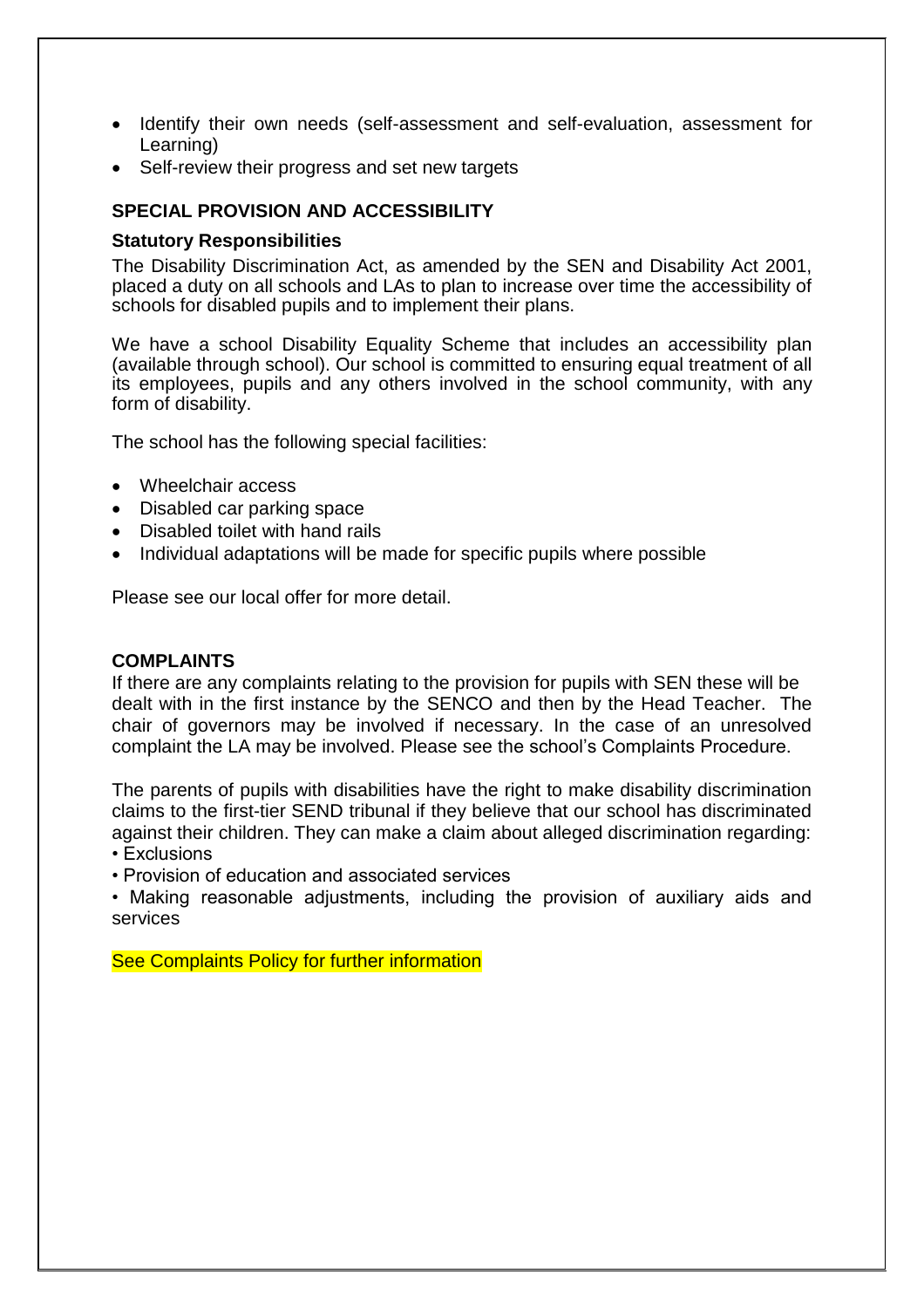### **HEALTH AND SAFETY**

Banks St. Stephen's School accepts its responsibility to provide, as far as is reasonably practicable, a safe and healthy environment for all its stakeholders. The school will take all reasonable steps to meet this responsibility and expects the appropriate support from children, staff and other personnel to ensure a positive outcome.

See Health And Safety Policy for further information

# **TRAINING AND RESOURCES**

# **SEN funding - Mainstream schools**



We are committed to keeping staff up to date on changes and current issues in special needs. The SENCO attends local clusters and staff development takes place within school through the SENCO and outside agencies including the Inclusion Service.

The governors ensure that they are kept fully abreast of their statutory responsibilities by attending training and receiving regular updates from the Head/ SENCO.

The SENCO and Head will keep fully up to date about special educational needs issues through attendance at training and cluster meetings. In addition, the SENCO will develop her skills through attendance at specialist training and through discussions with outside specialists. The SENCO holds the National SENCO Award. Other teaching staff will be kept up to date informally by the Head/SENCO and formally at staff meetings and training.

Teaching assistants who support individual pupils and groups of pupils need to have a wide range of curriculum and special educational needs knowledge. This will be regularly updated by in-house training and attendance on specialist courses. Records of all training are kept in school.